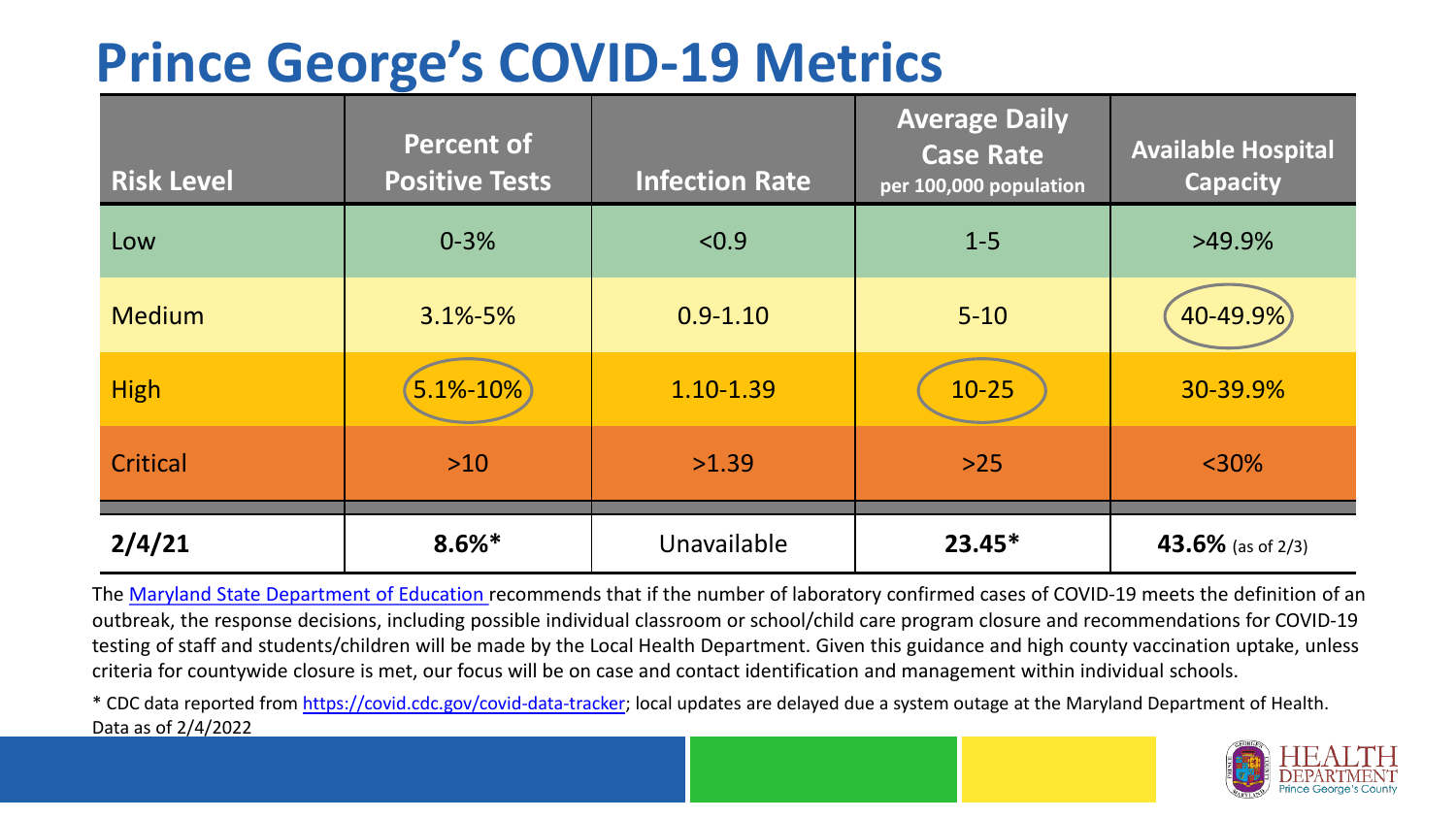## **COVID-19 Community Transmission and Vaccination**

Per the [CDC updated guidance for COVID-19 Prevention in K-12 Schools,](https://www.cdc.gov/coronavirus/2019-ncov/community/schools-childcare/k-12-guidance.html) vaccination is considered the leading prevention strategy for those who are eligible, and **Prince George's County exceeds the percentage of U.S. vaccinations for ages 12 and above**. The CDC also emphasizes using multiple prevention strategies together consistently, included universal indoor masking, as needed based on the level of community transmission and vaccine coverage.





\*\* Local vaccination data reported as of 2/3/2022